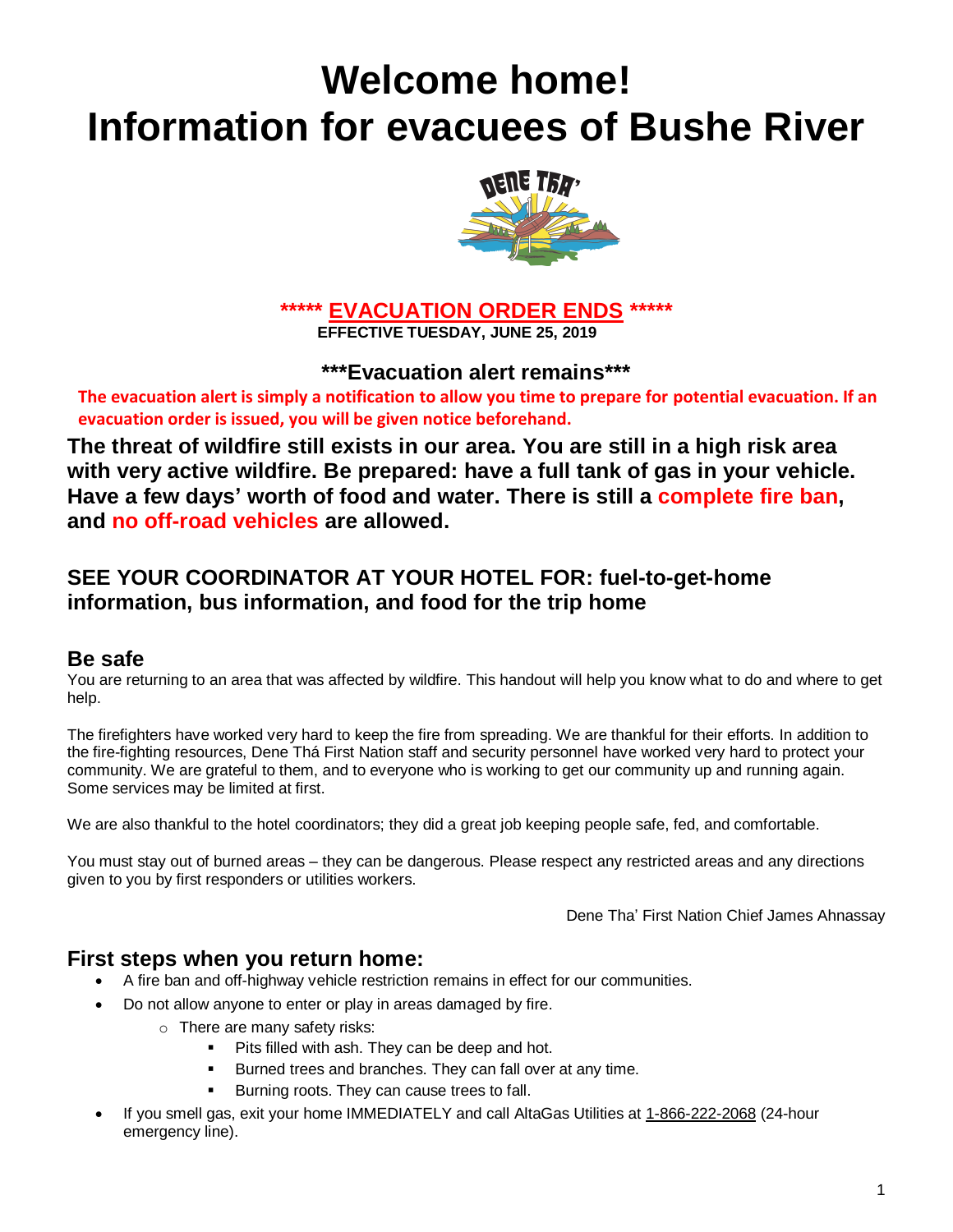- Check for electrical hazards such as exposed wires. Avoid contact with damaged or fallen power lines and poles. If there are any hazards, contact ATCO at 1-800-668-5506 (24-hours).
- Wildlife may have taken shelter in your home, garage or outbuildings. Leaving a door open will allow the animals to return on their own to their natural surroundings. Call a fish and wildlife officer at 1-800-642-3800 (24 hours) for animals that appear injured or unwilling to leave.

# **When you walk through your door:**

• Check your gas, electricity and water to make sure they are working and contact your utility providers if you need to restore service.

# **Electricity (ATCO)**

- Electricity service has been restored to the community.
- If the electricity in your home is off, please check your main electric panel and breaker.
- Simply move any tripped switches to the 'on' position may restore electricity.
- If this doesn't restore electricity to your home, call ATCO at 1-800-668-5506 (24-hours)

#### **Natural gas Dene Thá Gas Utilities**

- The natural gas will be on unless you turned it off before you left.
- If off, relight your appliances according to manufacturer's instructions.
- If you need help relighting your appliances, call:
	- o Main office: 780-321-3761
	- o Everet: 780-926-7241
	- o Tamara: 780-285-1825

### **Water: drinking and household use**

- You should run one of your taps for 1-3 minutes to refresh the water.
- You can use your water as you normally would.
- If you do not have piped water and sewer services, check your water pump and sump pump in your home.

# **Fridges and freezers**

- Spoiled food products may have impacted your refrigerator or freezer. Clean, sanitize, and deodorize your refrigerator and freezer once you have discarded the spoiled food. To do this:
	- o First unplug the refrigerator and freezer.
	- $\circ$  Rinse or blow out the coils and compressors on the refrigerator and freezer.
	- $\circ$  To clean the inside, use soap and water and then rinse with clean water.
	- $\circ$  Sanitize the inside with a bleach/water mixture made by mixing 1 teaspoon of ordinary household bleach for every 4 cups of water. Pre-mixed sanitizers can also be purchased locally.
	- o Leave the doors of the refrigerator and freezer open to help them dry out.
	- o Once the appliance is dry, reconnect the power.
	- $\circ$  Wait until the inside temperature of your refrigerator has reached 4 $\degree$ C before restocking it with food.
	- $\circ$  Wait until your freezer temperature is at -18 $\degree$ C before restocking it with food.

#### **Garbage**

- Regular pickup will be scheduled, and we don't want piled garbage to attract wild animals.
- If you have any questions about garbage, call
	- Harry Natannah: 587-926-5872
- If you see problem wild animals and bears, call a fish and wildlife officer at 1-800-642-3800 (24 hours).